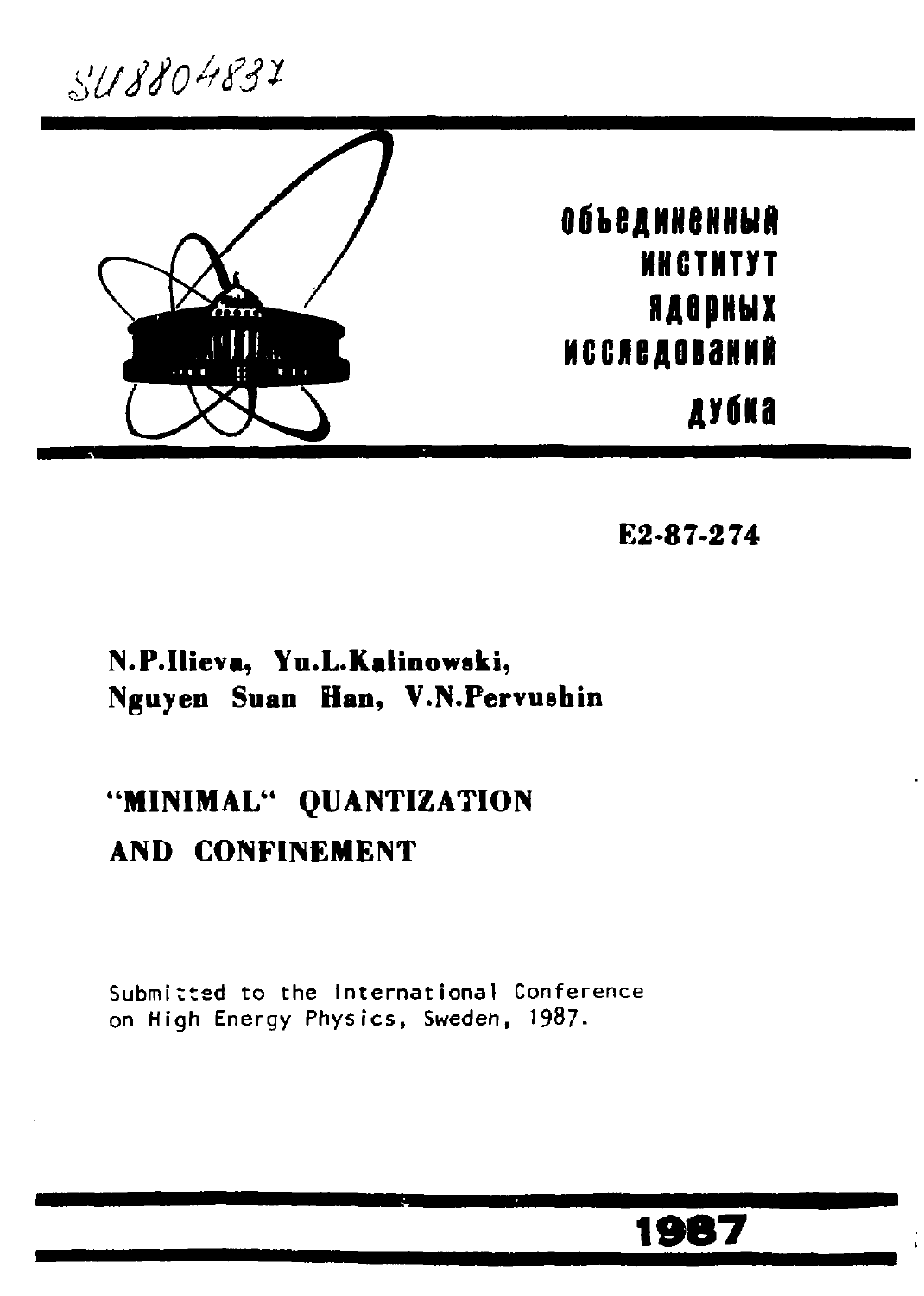#### **1. INTRODUCTION**

**There is a number of problems in gauge field theory, whose solution depends on the gauge choice. For example: computation of the fermion Green functions <sup>1</sup> ' , quantization of theories**  with chiral anomalies<sup>/2/</sup>, interpretation of the gauge ambigui**ties** *' <sup>3</sup> /*  **. So, a physical principle restricting the arbitrariness in the gauge choice would be useful for their consideration.** 

**In the present paper, we would like to draw attention to the "minimal" version of an operator quantization of gauge theories in which such a physical principle is just the gauge invariance. This version is based on the construction of the physical variables by using an explicit solution of the Gauss equation. For simplicity we shall illustrate the method by an example of QED and restrict ourselves to a short discussion of the non-Abelian theory.** 

### **2. COULOMB GAUGE AND "MINIMAL" QUANTIZATION**

**i) The Coulomb gauge is the most convenient and simple tool for describing bound states in the gauge theories, and it is more often than the others used for a path-integral construction by the canonical quantization <sup>4</sup> / . Recall that one of the recent practical achievements of QED, the Lamb shift corrections can be calculated only in the Coulomb gauge /5 / .** 

**A fault of this gauge for standard quantization is the relativistic noncovariance. For example, there is the problem of defining a moving electron wave function, i.e., the Green function residue** 

$$
R = \lim_{\beta \to m_R} (\bar{p} - m_R) G_R(p). \tag{1}
$$

As it has been pointed out <sup>'5</sup>', the residue (1) is equal to **unity (R = 1) in the rest system, while in a moving reference frame the value of R depends on the velocity and, generally speaking, looses its meaning due to the infrared divergence.**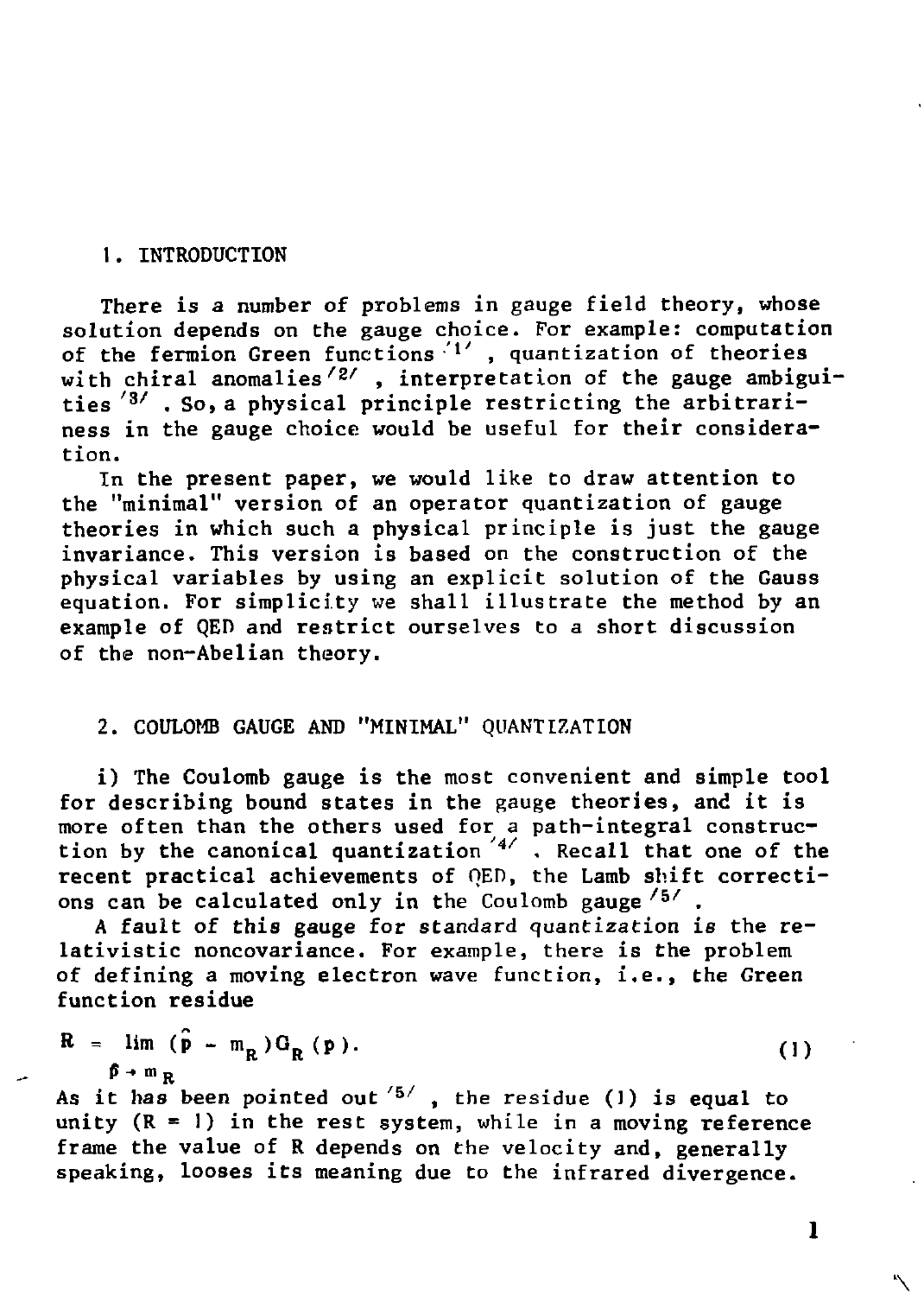This problem in QED has been considered still in earlier papers for example  $\frac{76}{1}$ . (The same problems are pertinent to relativistic gauges, where the Green function has a cut instead of a pole, and the value of R can be equal to zero or infinity depending on the choice of gauge). The task of restoration of the Coulomb-gauge relativistic covariance is practically important for QCD, where the "Coulomb" version of potential confinement is used for proving spontaneous chiral symmetry breaking  $\frac{77}{1}$ .

ii) On the other hand, it is well known  $8'$  that there is a general proof of the Coulomb-gauge relativistic covariance in the framework of the canonical operator quantization. Most completely and consistently this method is formulated in the paper by Schwinger<sup> $\frac{9}{7}$ </sup>. The Schwinger operator quantization is based on the choice of the gauge-invariant energy-momentum tensor (the Belifante tensor)

$$
T_{\mu\nu} = F_{\mu}^{\lambda} F_{\lambda\nu} + \bar{\Psi} \gamma_{\mu} (i\partial - eA)_{\nu} \Psi - g_{\mu\nu} \hat{Y} + \frac{1}{2} \partial^{\lambda} (\bar{\Psi} \Gamma_{\lambda\mu\nu} \Psi),
$$
  
\n
$$
\Gamma_{\lambda\mu\nu} = \frac{1}{2} [\gamma_{\lambda} \cdot \gamma_{\mu} ] \gamma_{\nu} + g_{\mu\nu} \gamma_{\lambda} - g_{\nu\lambda} \gamma_{\mu}.
$$
\n(2)

and on the nonlocal commutation relations

$$
i[F_{oi}(\vec{x},t), A_j^T(\vec{y},t)] = (\delta_{ij} - \partial_i \frac{1}{\vec{\sigma}^2} \partial_j) \delta^3(\vec{x} - \vec{y}).
$$
 (3)

Tensor (2) differs from the canonical one (used in the conventional Dirac quantization) by a total derivative. Together with the nonlocal term in commutator  $(3)$ , it plays a very important role: they both restore the correct transformation .<br>properties of the transverse field operators

$$
\delta \mathbf{A}_{\mu}^{T} = i \epsilon_{k} [M_{ok}, \mathbf{A}_{\mu}^{T}] = \delta_{L}^{0} \mathbf{A}_{\mu}^{T} + \partial_{\mu} \Lambda,
$$
  
\n
$$
\delta \Psi^{T} = i \epsilon_{k} [M_{ok}, \Psi^{T}] = \delta_{L}^{0} \Psi^{T} - i e \Lambda \Psi^{T},
$$
  
\n
$$
\mathbf{A}_{0}^{T} = -\frac{1}{\vec{\sigma}^{2}} j_{0}^{T} = -\frac{e}{\vec{\sigma}^{2}} \bar{y}^{T} \gamma_{0} \Psi^{T},
$$
\n(4)

where  $M_{ok}$  is the infinitesimal operator of a boost transformation

$$
M_{ok} = \int d^3 x [t T_{ok} (A^T, \Psi^T) - x_k T_{oo} (A^T, \Psi^T)],
$$
 (5)

 $\delta_1^0$  is the ordinary Lorentz transformation with parameters and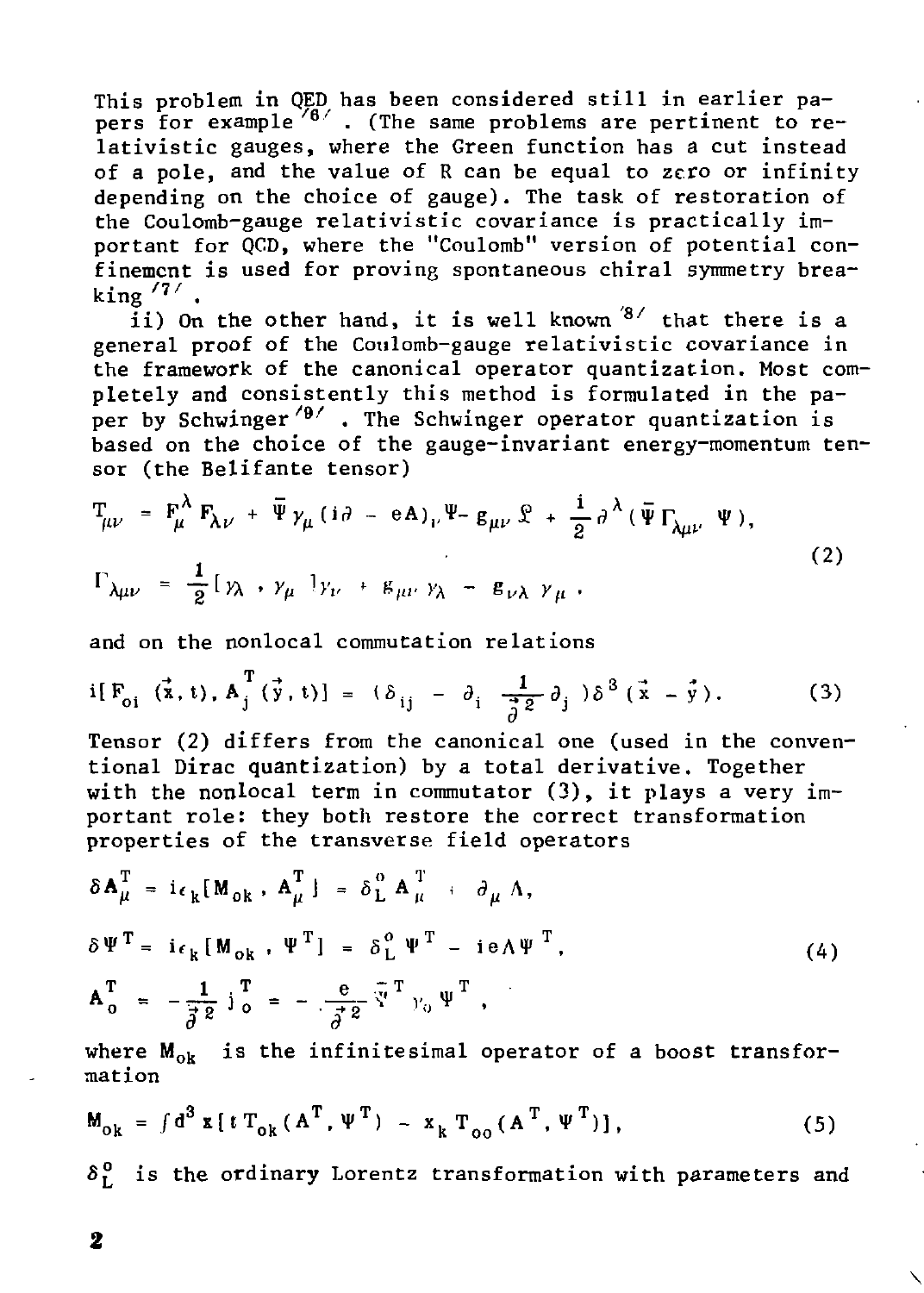$$
\Lambda = \epsilon_{k} \frac{1}{\mathfrak{Z}^{2}} (\partial_{0} \mathbf{A}_{k}^{T} + \partial_{k} \mathbf{A}_{0}^{T})
$$
 (6)

*o*<br>is an additional gauge transformation by which a field A<sup>T</sup> <sub>i</sub> again becomes transversal in the new reference frame *I* = *(°* +  $-$ 

$$
\partial^{\ell} \cdot A^{\ell} = 0, \qquad (B \cdot A = B_{\mu} A_{\mu})
$$
\n
$$
A^{\ell}_{\mu} = A_{\mu} - \ell_{\mu} (A \cdot \ell), \quad A_{\mu} = A_{\mu}^{T} + \delta A_{\mu}^{T}, \quad \partial_{\mu}^{\ell} - \partial_{\mu} - \ell_{\mu} (\partial \cdot \ell).
$$
\n(7)

Thus, the gauge of transverse fields  $\texttt{A}^\text{T}_\text{i}$  in the operator quan tization is changed together with the time axis of quantization  $\ell_{\mu}$  and coincides with the Coulomb one only in the rest frame.

iii) Just the same transformation properties (4) in classical electrodynamics are inherent to the nonlocal classical variables

$$
ieAjT = v(ieAj + \partialj) v-1 - ie(\deltajk - \partialj \frac{1}{\sqrt{2}} \partialk)Ak,
$$
  

$$
\PsiT - v\Psi, (v = exp\{ie\frac{1}{\delta^{2}} \partial_{j} A_{j})).
$$
 (8)

that can be constructed by an explicit solution of the Gauss equation

$$
\dot{\partial}^2 \mathbf{A}_0 = \partial_{\dot{1}} \partial_0 \mathbf{A}_{\dot{1}} - \dot{\mathbf{J}}_0. \tag{9}
$$

It is easy to check that the substitution of the solution of eq. (9) into the Lagrangian

$$
\mathcal{L}(\mathbf{x}) = -\frac{1}{4} \mathbf{F}_{\mu\nu}^2 + \overline{\Psi} \{ i \gamma_{\mu} (\partial_{\mu} + ieA_{\mu}) - m \} \Psi, \qquad (10)
$$

leads to the expression

$$
\begin{aligned} \n\mathfrak{L}(\mathbf{x}) &= \frac{1}{2} \left( \partial_{0} \mathbf{A}_{\mathbf{k}}^{T} - \partial_{\mathbf{k}} \frac{1}{\hat{\beta}^{2}} \mathbf{j}_{0} \right)^{2} = \frac{1}{4} \mathbf{F}_{ij}^{2} + \mathbf{A}_{i}^{T} \mathbf{j}_{i} + \bar{\Psi} \mathbf{i} \gamma_{\mu} \left[ \partial_{\mu} + \right. \\ \n&\left. + ie \partial_{\mu} \frac{1}{\hat{\beta}^{2}} (\partial_{i} \mathbf{A}_{i}) \right] \mathbf{i} \Psi = \frac{1}{2} (\partial_{0} \mathbf{A}_{\mathbf{k}}^{T} - \partial_{\mathbf{k}} \frac{1}{\hat{\beta}^{2}} \mathbf{j}_{0})^{2} - \frac{1}{4} \mathbf{F}_{ij} + \mathbf{A}_{i}^{T} \mathbf{j}_{i} + \bar{\Psi}^{T} \left[ \mathbf{i} \gamma_{\mu} \partial_{\mu} - m \right] \Psi^{T} \n\end{aligned}
$$

that depends only on variables (8). Therefore solving one ; auge-invariant equation (9) we repiovo out two fields. The

3

 $\checkmark$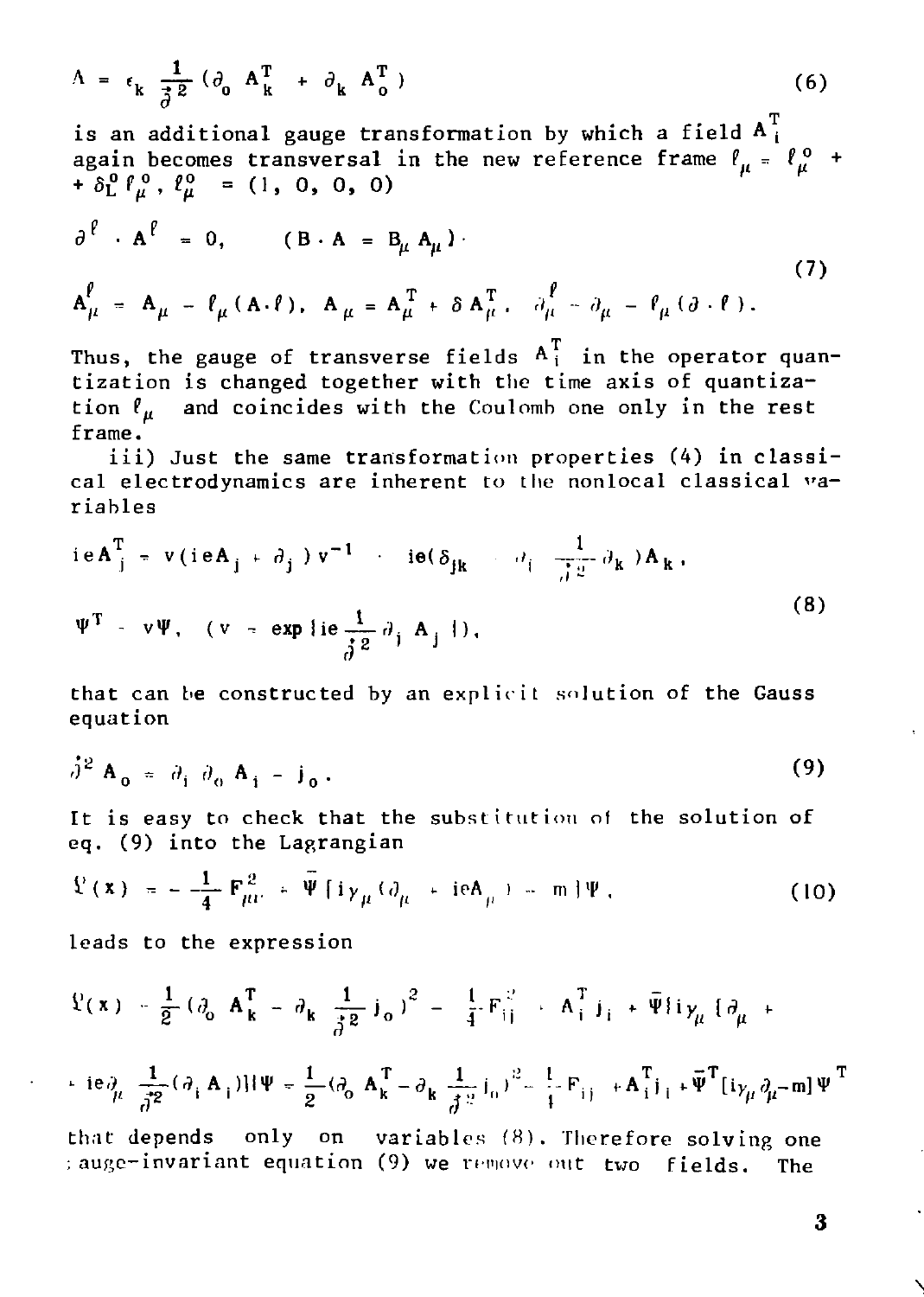nonlocal variables are invariant under gauge transformations of the initial fields  $A_{\mu}$ ,  $\Psi$ : ie $A_{\mu}^{\mathtt{s}} = \mathtt{g}$ (ie $A_{\mu}$ + $\partial_{\mu}$ ) $\mathtt{g}^{-1}$ ,  $\Psi^{\mathtt{g}} = \mathtt{g}\Psi$  $A^T(A^g) = A^T(A)$  ,  $\Psi^{T}B = \Psi^T$  like the initial Lagrangian (10). The quantization of variables (8) is completely reproduced by the Schwinger scheme  $(2)-(4)$ ; and moreover, the very procedure of this variable construction by an explicit solution of the Gauss equation under the condition of gauge invariance justifies the application of the Belifante tensor (in terms of which the dependence on the longitudinal field  $\partial_i$ , A; disappears) and the projectile operator in the commutation relation (3) (which arises in the explicit solution of the constraint equation (9)).

Thus, we have discussed three versions of quantization of fields in the "Coulomb gauge": i), ii), iii). In the first one the gauge is fixed and we are faced with the Lorents noncovariance. In the second version we fix the gauge but it automatically changes with the time-axis transformation. In such a way the Poincare algebra of the observables can be proved on an operator level. In the third version we do not need the constraint fixing the gauge, in such a "minimal" scheme (It is sufficient to solve eq. (9) explicitly and to use its part that transforms in a nonhemogeneous way  $[(\frac{\partial}{\partial t})^{-1}\partial_{\frac{1}{2}}A_{\frac{1}{2}}]$  for construction of nonlocal variables demanding their gauge invariance) .

The only difference between the second and third versions is in the explicit construction of the physical variables. This construction leads to some additional physical consequences which we are going to discuss in the present paper.

#### 3. COMPUTATION OF THE FERMION GREEN FUNCTIONS

Let us consider at first the computation of the one-particle fermion Green function

$$
i(2\pi)^{4}\delta^{4}(p-q)G(p) = i d^{4}x d^{4}y e^{ipx-iqy}, 0 \mid T(\Psi^{T}(x)\bar{\Psi}^{T}(y)) \mid 0 \sim , \quad (11)
$$

(where  $\Psi^{\perp}$ , $\Psi^{\perp}$  are operators in the Heisenberg representation) in the relativistic version of Coulomb gauge. In the one-loop approximation G(p) has the form

$$
G(p) = G_0(p) + G_0(p) \sum (p) G_0(p) + O(e^4), (G_0(p) = (p - m)^{-1}),
$$

where  $\Sigma(p)$  is the electron self-energy of order  $e^2$  which contains contributions from the transverse fields and the Coulomb interaction  $\mathbb{P}^n$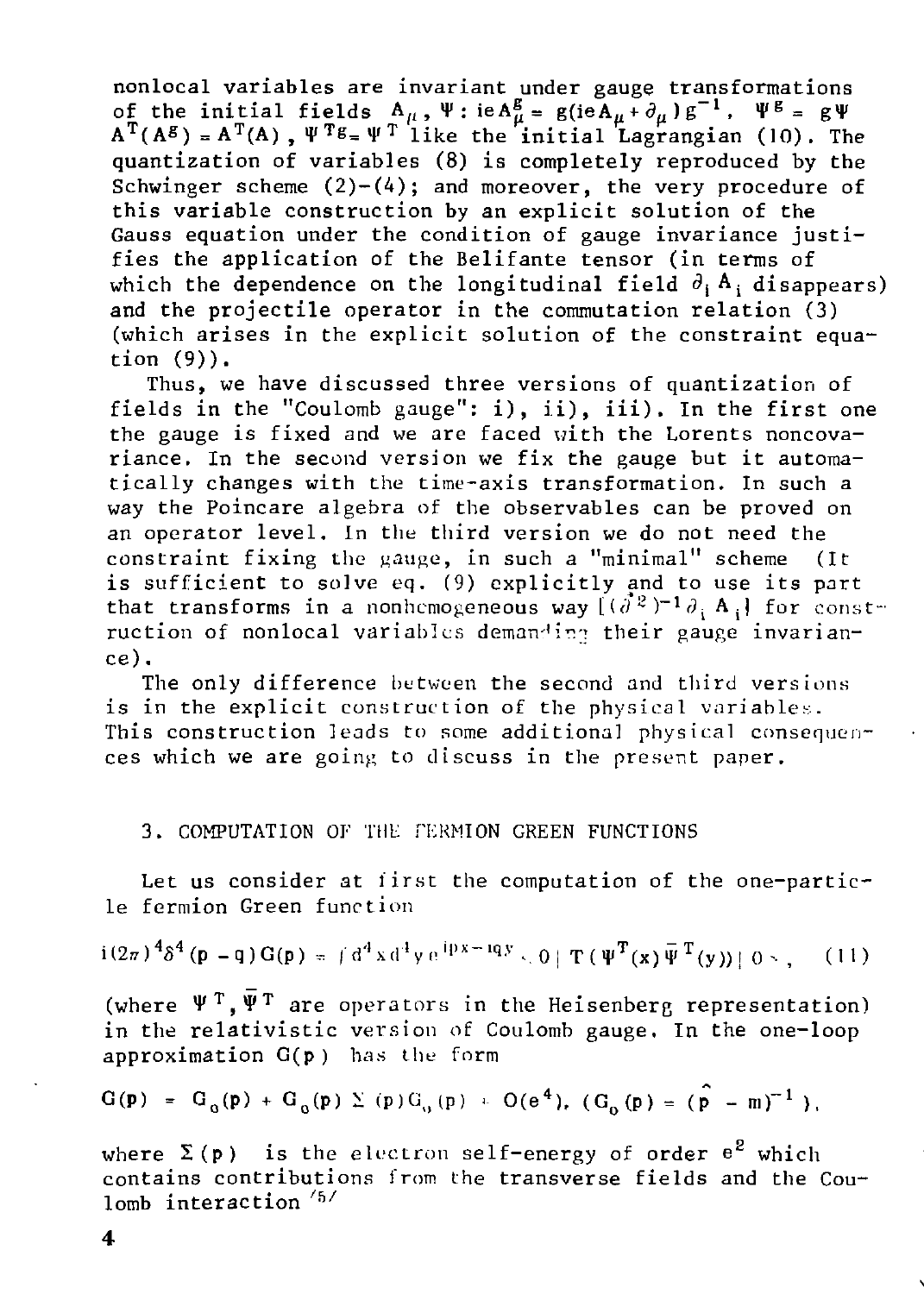$$
\Sigma(\mathbf{p}) = \int \frac{(\mathbf{dq})}{q_{\mu}^{2}} [(\delta_{ij} - \frac{q_{i}q_{j}}{\dot{q}^{2}}) \gamma_{i} \vec{G}_{o} \gamma_{j} + \gamma_{o} \vec{G}_{o} \gamma_{o} \frac{q_{\mu}^{2}}{\dot{q}^{2}}],
$$
  
( $\mathbf{dq}$ ) =  $\frac{e^{2}}{(2\pi)^{4}} i d^{4} q$ ,  $q_{\mu}^{2} = q_{o}^{2} - \vec{q}^{2} = q^{2}$ ,  $\vec{G}_{o} = G_{o} (\mathbf{p} - \mathbf{q}).$  (12)

It is known (8) that  $\Sigma(p)$  can be represented as a sum of the invariant  $\Sigma(p)$  and noninvariant  $\Delta \Sigma(p)$  under Lorentz transformations terms \*

$$
\Sigma(\mathbf{p}) = \Sigma_{\mathbf{F}}(\mathbf{p}) + \Delta \Sigma(\mathbf{p}); (\delta_{\mathbf{L}}^0 \Sigma_{\mathbf{F}}(\mathbf{p}) = 0; \delta_{\mathbf{L}}^0 \Delta \Sigma(\mathbf{p}) \neq 0)
$$
  

$$
\Sigma_{\mathbf{F}}(\mathbf{p}) = -\int (dq) \frac{1}{q^2} \gamma_{\mu} G_0 \gamma_{\mu},
$$
  

$$
\Delta \Sigma(\mu) = \int \frac{(dq)}{q^2 \vec{q}^2} [\hat{q} \vec{G}_0 \hat{q} + \vec{q} \vec{G}_0 \hat{q} + \hat{q} \vec{G}_0 \hat{q}]; (q = \gamma_i q_i).
$$
 (13)

The response of  $\Delta \Sigma(p)$  to the Lorentz transformation can be got by changing the integration variables in eq.(13)

$$
\delta_{\mathbf{L}}^{\mathbf{0}} \mathbf{q}_{\mathbf{0}} = \epsilon_{\mathbf{k}} \mathbf{q}_{\mathbf{k}}, \qquad \delta_{\mathbf{L}}^{\mathbf{0}} \mathbf{q}_{\mathbf{k}} = \epsilon_{\mathbf{k}} \mathbf{q}_{\mathbf{0}}
$$
\n
$$
\delta_{\mathbf{L}}^{\mathbf{0}} \Lambda \Sigma(\mathbf{p}) = \epsilon_{\mathbf{k}} \int \frac{(\mathbf{dq})}{\mathbf{q}^{2} \mathbf{q}^{2}} [\mathbf{B}_{\mathbf{k}} \mathbf{\vec{G}}_{\mathbf{0}} \mathbf{\hat{q}}] + \mathbf{\hat{q}} \mathbf{\vec{G}}_{\mathbf{0}} \mathbf{B}_{\mathbf{k}}], \qquad (14)
$$

 $2q_{\alpha}q_{\nu}$   $q_{\alpha}q_{\nu}$ where  $B_k = q_k y_0 + y_k q_0 - \frac{2}{\pi^2} q_i y_i - \frac{q_n}{\pi^2} q$ . However, the total q- q<br>Calendario d

Lorentz transformation for the Green function contains also the gauge transformation (4):

$$
(2\pi)^4 \, i\,\delta^4(p - q)\,\delta_A\,G(p) = i e \int d^4 x\,d^4 y\,e^{ipx - iqy} \,|\n\langle 0 | T \,[\Psi^T(x)\overline{\Psi}^T(y)\times
$$
\n
$$
\times \Lambda(y) - \Lambda(x)\Psi^T(x)\overline{\Psi}^T(y)\,]\,|\,0 > \frac{1}{2}.
$$

Using the explicit form for  $\Lambda$  (6) we get the following expression

$$
\delta_{\Lambda} \Sigma (\mathbf{p}) = - \epsilon_{\mathbf{k}} \int \frac{(\mathrm{d}\mathbf{q})}{q^2 \, \mathbf{q}^2} \left[ \mathbf{B}_{\mathbf{k}} \, \vec{\mathbf{G}}_{\mathbf{0}} \left( \hat{\mathbf{p}} - \mathbf{m} \right) + \left( \hat{\mathbf{p}} - \mathbf{m} \right) \vec{\mathbf{G}}_{\mathbf{0}} \, \mathbf{B}_{\mathbf{k}} \right],
$$

\* By "invariance" we shall understand the equality  $\label{eq:G0} {\rm G}_{{\rm o}}\left(\, {\rm p}^{\,\prime}\,\right) \;\; = \;\; {\rm S}_{{\rm p}^{~\prime}{\rm p}}\,{\rm G}_{{\rm o}}\,\left(\, {\rm p} \,\right)\,{\rm S}_{{\rm p}^{~\prime}{\rm p}}^{-1}\,\; .$ 

 $\overline{\phantom{0}}$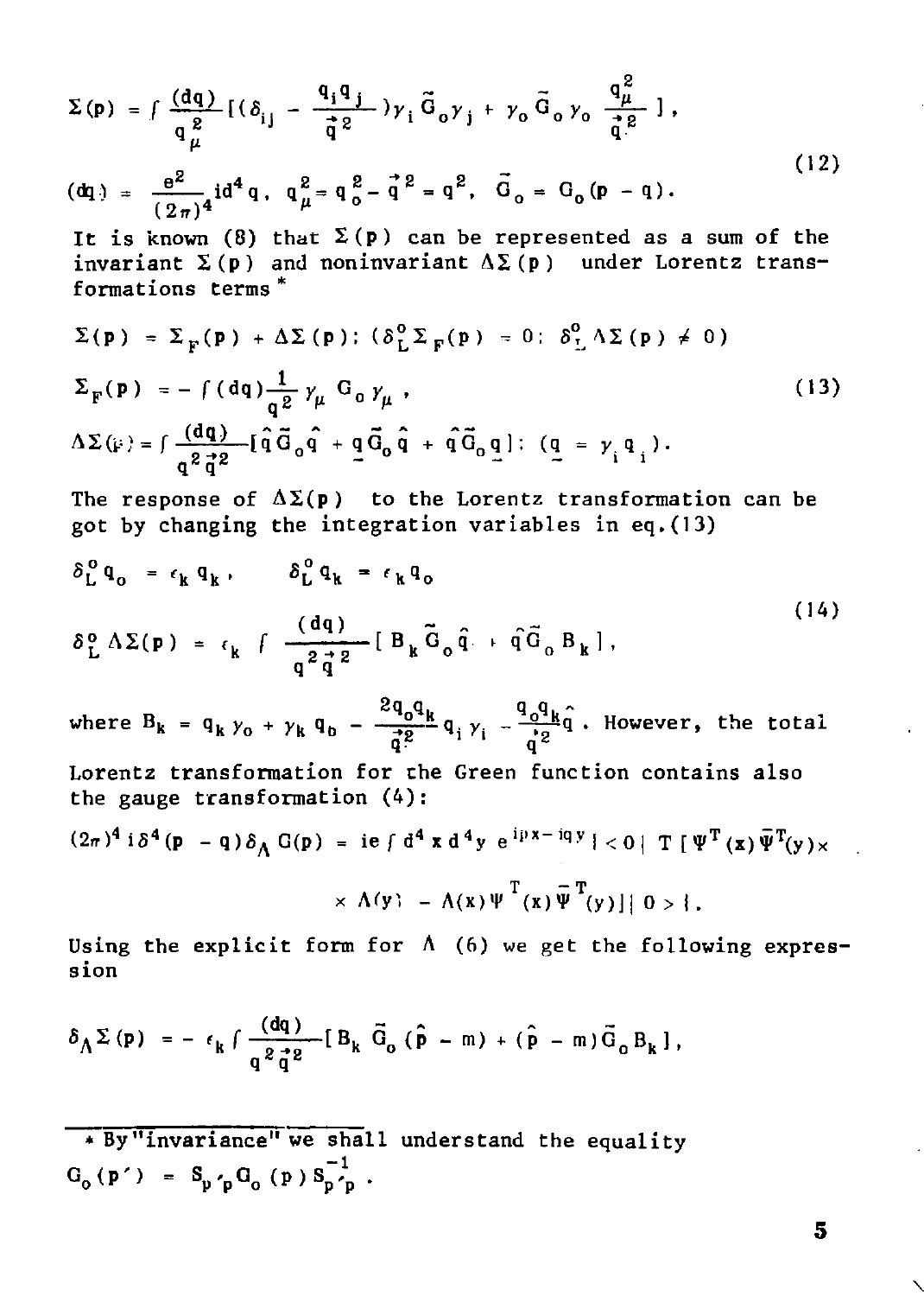where  $B_k$  is given by the formula (14). As

$$
G_o(p-q)(\hat{p}-m) = 1 + G_o(p-q)\hat{q}
$$
,  $\int (dq) \frac{B_k}{q^2 \hat{q}^2} = 0$ .

We get that the total response of  $\Sigma(p)$  to the Lorentz transformation is equal to zero

$$
\delta_{\text{L tot}} \Sigma(\mathbf{p}) = (\delta_{\text{L}}^0 + \delta_{\text{A}}) \Sigma(\mathbf{p}) = 0. \qquad (15)
$$

It is important to emphasize that the relativistic invariance (15) is broken for the canonical energy-momentum tensors since it differs from the Belinfante one by a total derivative, which is essential for  $\delta_{\Lambda}$ .

Thus, the transition to another Lorentz frame will be accompanied by additional diagrams induced by a transformation of type (4) that is equivalent to the choice of the gauge (7).

If we choose the time axis  $(l)$  parallel to the particle momentum (so that the fermion Coulomb field moves together with it) we get for the self-energy an expression without infrared divergences on the mass shell

$$
\Sigma(p) = \int \frac{(dq)}{q^2} \frac{2}{\hat{p} - \hat{q} + m} - \int \frac{(dq)}{\hat{q}^2} \gamma_0 \frac{1}{\hat{q} + m} \gamma_0 = \frac{a}{4\pi} \{m(3D + 4) -
$$
  
-  $D(\hat{p} - m) + \frac{1}{2}(\hat{p} - m)^2 [\frac{\hat{p} + m}{p^2} (\log \frac{m^2 - p^2}{m^2}) (1 + \frac{\hat{p}(\hat{p} - m)}{2p^2}) - \frac{\hat{p}}{2p^2} ]$  (16)

here  $D = \frac{1}{\epsilon} - \gamma_{\kappa}$  + Log4 $\pi$ , *e* is a dimensional regularization parameter. Due to eq.(15) the renormalized Green function (11) has the correct analytical properties

 $R = Lim (\hat{p} - m_R) G_R (p) = 1$  $\hat{p}$  + m<sub>p</sub>

and this result is relativistic-invariant.

#### 4. THE PATH INTEGRAL

There are two approaches to formulating the path integral in gauge theories: heuristic and constructive ones. An example of the heuristic approach is the Faddeev - Popov ansatz, and an example of the constructive one is the proof of the Faddeev -

 $\mathcal{L}_{\mathcal{L}}$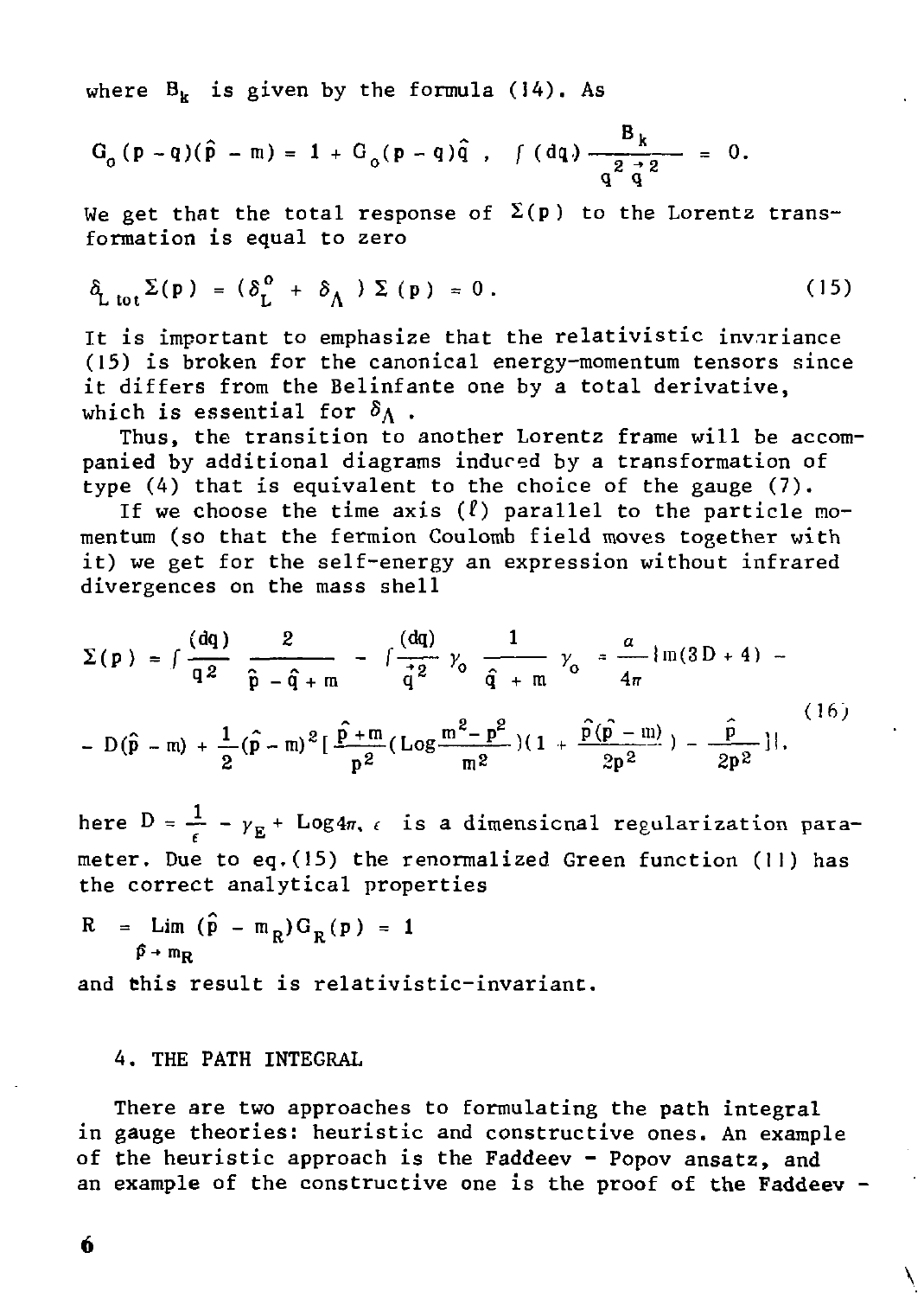Popov ansatz by the operator canonical quantization  $\langle 11, 42 \rangle$ . The path integral construction is usually accomplished with the help of such modifications of operator quantization (for ins-<br>tance: a local commutation relation<sup>(11'</sup> or a canonical energymomentum tensor  $\frac{4}{1}$ ) which break relativistic covariance. No wonder, the path integral thus obtained leads to relativistically noncovariant Green functions for fermions 57.

Then a question arises whether it is possible to reproduce the relativistic version of the Coulomb-gauge operator quantization by the path-integral method. Since the "flowing" character of the gauge condition has to be reflected, our "constructive" path integral should explicitly depend on the timeaxis of quantization  $\ell_u$  :

$$
Z_{\text{Const}}^{\ell}[\bar{\eta}, \eta] = \int d\bar{\Psi} d\Psi d^4 A_{\mu} \delta[\partial^{\ell} \cdot A^{\ell}] \det[(\partial^{\ell})^2] \times
$$
  
 
$$
\times \exp[iS + i \int d^4 x (\bar{\Psi}_{\eta} + \bar{\eta} \Psi)]. \tag{17}
$$

where  $B_{\mu}^{\ell}$  =  $B_{\mu} - \ell_{\mu} (B \cdot \ell)$ ,  $(B_{\mu} = A_{\mu}, \partial_{\mu})$  (It should be noted that even the path integral (17) does not reflect all specific properties of a more fundamental operator method of quantization).

It is clear that all scattering amplitudes on the mass shell got by the path integral (17) do not depend on the timelike vector  $f_n$  except for the one-particle Green function residues (1). For their computation according to the operator quantization we have to choose the vector  $\ell_{\mu}$  parallel to the momentum characterizing Green function.

By changing the variables one can pass to the path integral in any gauge  $f(A) = 0$ 

$$
Z_{\text{Const.}}^{\ell}[\eta, \bar{\eta}] = \int d\bar{\Psi} d\Psi d^4 A_{\mu} \delta[f(A)] \exp\{iS + i \int d^4 x \tag{18}
$$

$$
\times \left[ \overline{\Psi} \, v_{\Gamma}^{\ell} \, \eta \; + \; \overline{\eta} \, (v_{\Gamma}^{\ell})^{-1} \, \Psi \, \right] \, \}
$$

where

$$
v_{f}^{\ell}(A_{\mu}) = \exp\{ie \frac{1}{(\hat{c}^{\ell})^2} \partial^{\ell} \cdot A^{\ell} \}
$$
 (19)

is the transition matrix that restores the correct analytic properties of the Green one-particle functions in any gauge. On the level of "constructive" path integral (18) these oneparticle functions do not depend on the gauge choice and have correct properties, while the Faddeev - Popov "heuristic" path<br>integral, without  $v_f^{\text{white}}$ , leads to their dependence on the gauge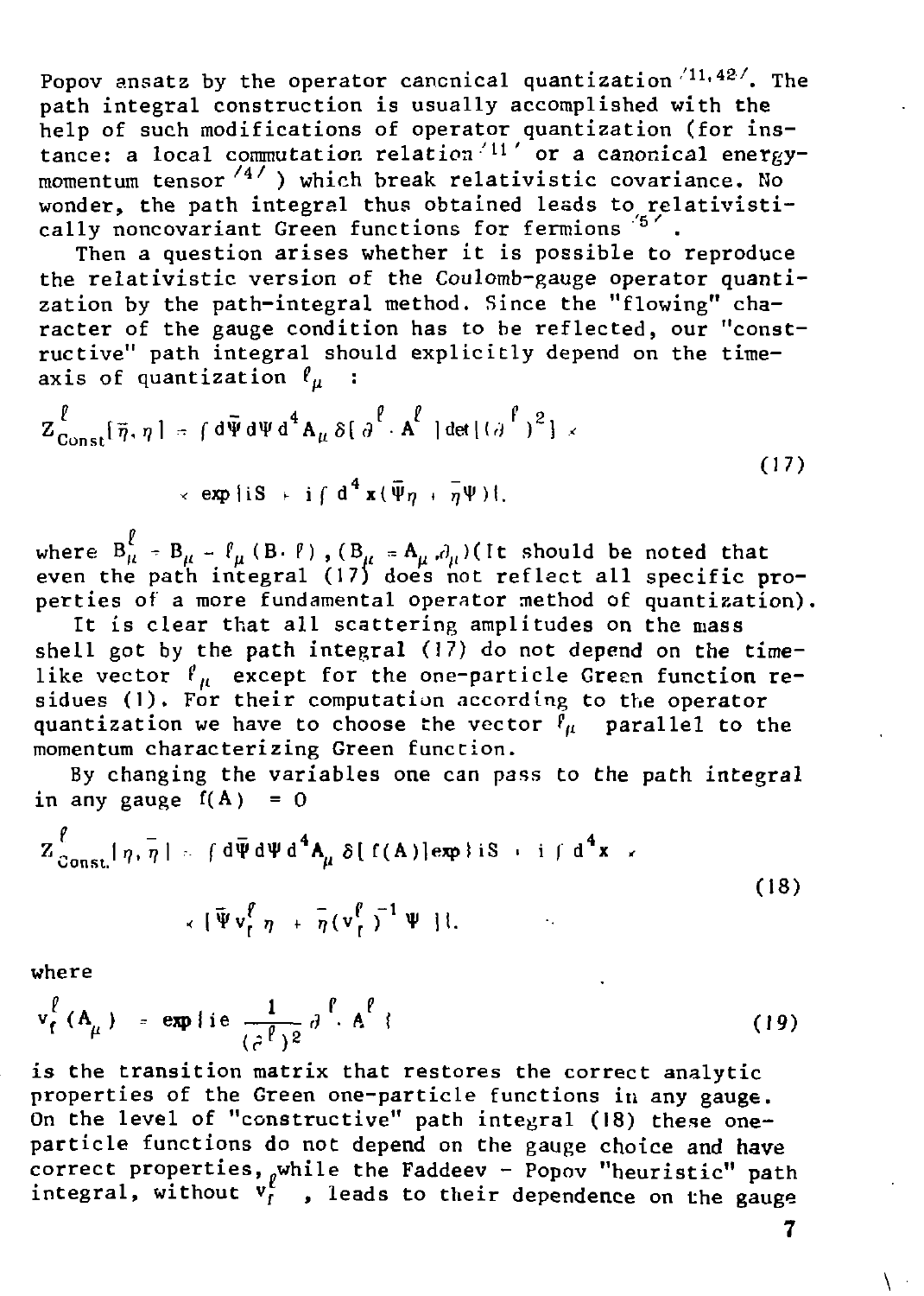choice. Therefore, one can consider expression (18) as a more exact definition of the Faddeev - Popov path integral that follows from the relativistic covariant and gauge-invariant operator quantization.

One can show that the gauge-invariant construction of physical variables in the non-Abelian theory<sup>-12</sup> up to some details leads to the Schwinger operator quantization  $\frac{1}{9}$  with the "running" gauge. This quantization corresponds to the path integral depending manifestly on the time-axis  $\ell_u$  (unlike the naive Coulomb-gauge path integral'"'''") and to the one-par ticle Green functions with correct analytic properties (16), in any case, in the one-loop approximation.

On the level of a "constructive" integral of the type (18) the choice of gauge is only the one of integration variables. Therefore the gauge ambiguities that appear on a more fundamental level of the opeartor quantization should be presented also for a path integral for any gauge. It is important to emphasize that the inverse differential operator in the nonlocal commutation relation of the Schwinger quantization coincides with the operator in the Faddeev - Popov determinant. Thus the problem of determinant zeroes on the level of the operator quantization reduces to the problem of unique constructing of the nonlocal commutation relation of the type (3).

Let us consider the solution of this problem by the simplest example of Abelian theory. We have to separate all fields into two orthogonal classes with zero and nonzero eigenvalues of the operator  $\theta_i^2$  and to quantize the fields from each class separately, then to construct the corresponding path integral that should not depend on the choice of variables or gauge. In the conventional commutation relation of the type of  $(3)$ the class of infrared fields

$$
\partial_i^2 A_j(\vec{x}, t) = 0, \quad A_j(\vec{x}, t) = b_j(t) \tag{20}
$$

drops out and only the fields

$$
\partial_{i}^{2} A_{j}(\vec{x}, t) \neq 0, \quad (f d^{3} x A_{j}(\vec{x}, t) = 0)
$$
 (21)

are included. At first we consider the Abelian theory in the function class (20) in a finite volume of space

**\** 

$$
L = \int d^3x \left[ -\frac{1}{4} F_{\mu\nu}^2 (b) - \frac{\mu^2}{2} \right]_1^2 + b_1 j_1 (\vec{x}, t) =
$$
  
=  $\frac{1}{2} V [b_1^2 = \mu^2 b_1^2] + b_1 f d^3 x j_1 (\vec{x}, t).$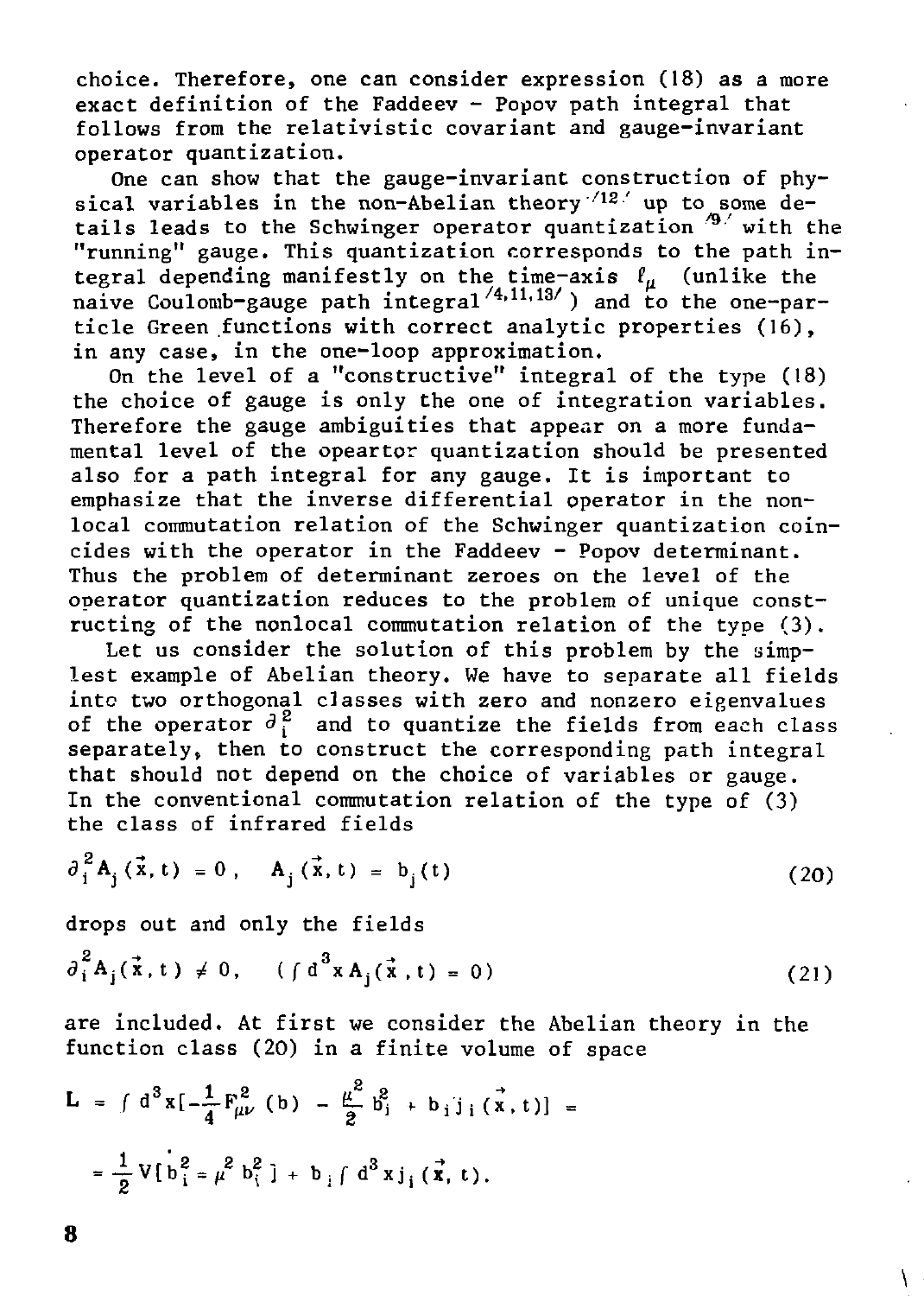We introduce here the mass  $\mu$  for the infrared regularization of the propagator of the quantum field

$$
p_{i} = \frac{\partial L}{\partial \dot{b}_{i}} = Vb_{i}, \quad i[p_{i}, b_{j}] = \delta_{ij}, \quad (i[\dot{b}_{i}, b_{j}] = \frac{\delta_{ij}}{V}),
$$
  

$$
D_{ij} (t) = \frac{1}{2} \langle T(b_{i}(t), b_{j}(0)) \rangle_{0} = \frac{\delta_{ij}}{2\pi V} \int dq_{0} \frac{a_{0}^{i}}{q_{0}^{2} - \mu^{2} + i\epsilon} = i\delta_{ij} \frac{e^{i\mu |t|}}{2\mu V}.
$$
 (22)

We see that there is such a limit of the infinite volume and zero mass

$$
V \to \infty, \ \mu \to 0, \ 2\mu V = M^{-2} \neq 0,
$$
 (23)

where the propagator  $(22)$  is not zero

$$
\lim_{\begin{array}{c}\nabla \to \infty \\
\mu \to 0\n\end{array}} D_{ij} (t) = i \delta_{ij} M^2 \neq 0
$$
\n(24)

and we have the nontrivial evolution operator

$$
\lim_{\begin{array}{c}\nT, V \to \infty \\
\mu \to 0\n\end{array}} < e^{i \text{TH}} > = \exp \left\{ \frac{M^2}{2} \left( \frac{\partial}{\partial b_i} \right)^2 \right\} e^{i \text{B}_{j} \text{J} \text{J}} \Big|_{b_i = 0}
$$
\n(25)

It is clear that in limit (23) the propagator of the total field  $A_i = A_i^T + b_i$ 

$$
i[F_{oi}(\vec{x},t), A_{j}(\vec{y},t)] = (\delta_{ij} - \partial_{i} \frac{1}{\vec{\beta}^{2}} \partial_{j} \partial_{j}^{3} (\vec{x} - \vec{y}) + \frac{\partial_{ij}}{\nabla}, \qquad (26)
$$

 $\ddot{\phantom{0}}$ 

has the form of a sum of the usual transverse propagator and expression (24)

$$
D_{ij}(x) = \frac{1}{i} \langle T(A_i(x) A_j(0)) \rangle_0 = D_{ij}^{T}(x) + i \delta_{ij} M^2,
$$

or in the momentum representation

$$
D_{ij}^{T}(q) = (\delta_{ij} - q_i \frac{1}{\vec{q}^2} q_j) \frac{1}{q^2 + i\epsilon} + i(2\pi)^4 M^2 \delta^4(q) \delta_{ij} .
$$
 (27)

So, we have got one version of the "confinement" propagator<sup>/14/</sup> that reflects the collective excitation of infrared fields (20) in the whole space fields occupy. In view of this fact the attempts to get the confinement propagator by analytical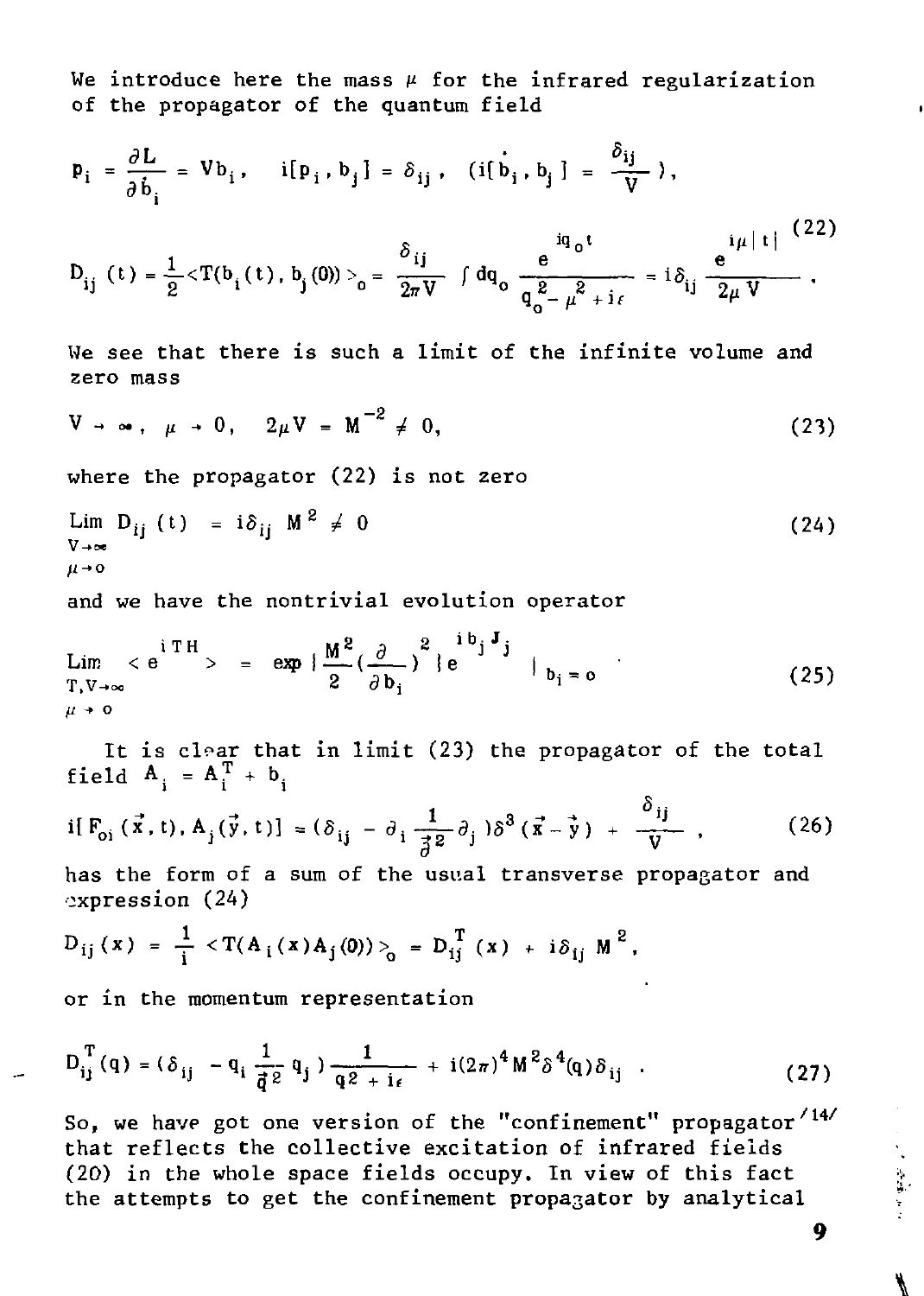calculations in the framework of the convention perturbation theory given only in the function class (21) look very doubt $f_{11}$ ].

For the generation functional of the Green functions for the Abelian theory with the commutation relations like (26) in limit (23) we get the following expression

$$
Z[\eta,\overline{\eta}] = \exp\left\{\frac{M^2}{2} \left(\frac{\partial}{\partial b_i}\right)^2 \left\{Z(b|\eta,\overline{\eta})\right\}_{b=0} ,\right.
$$
 (28)

where  $\mathbb{Z}(b|\eta,\bar{\eta})$  is the usual functional integral

$$
Z(b|\eta,\tilde{\eta}) = \int d\Psi d\Psi d^4 A_\mu \delta(\partial_i A_i) \exp\{iS[A_0, A_i + b_i] + i\int d^4x \{\overline{\Psi}\eta + \overline{\eta}\Psi\}\}.
$$
 (29)

We can generalize the relativization procedure got above to expression (28)

$$
\mathbf{b}_{i} \cdot \mathbf{b}_{\mu}^{\mathbf{p}} = \mathbf{b}_{\mu} - \ell_{\mu}(\mathbf{b} \cdot \mathbf{f}). \tag{30}
$$

Thus the solution of the problem of zeroes of the determinant in the path integral on a more fundamental level of the operator canonical quantization leads to the stochastization of the usual path integral (29) over the zero eigenfunctions. In OED we omit the infrared fields (20)  $(M = 0)$ . In QCD the inclusion of infrared gluon fields may be justified by the nonlinearity of theory and strong coupling of fields on the infrared limit accompanied by long-wave correlations and collective excitations.

#### 5. PHYSICAL APPLICATION: CONFINEMENT IN THE SCHWINGER MODEL

The "minimal" quantization (see Section 2.iii) that does not use the gauge fixing as an initial assumption differs from the relativistic version of the Coulomb gauge only by the explicit construction of the nonlocal physical variables (8). Let us consider here some physical consequences of this construction by an example of the Schwinger model (see eq.(IO) where  $\mu = 0, 1, m = 0$ .

As is known, this model gave rise to the popular Wilson criterion - confinement based on a linearly rising quark potential  $/15/$ . Formally the choice of the variables  $(8)$  leads really to the Coulomb gauge with the linearly rising potential and to the following exact results for the current correlators and for the one-particle fermion Green function

 $\tilde{L}$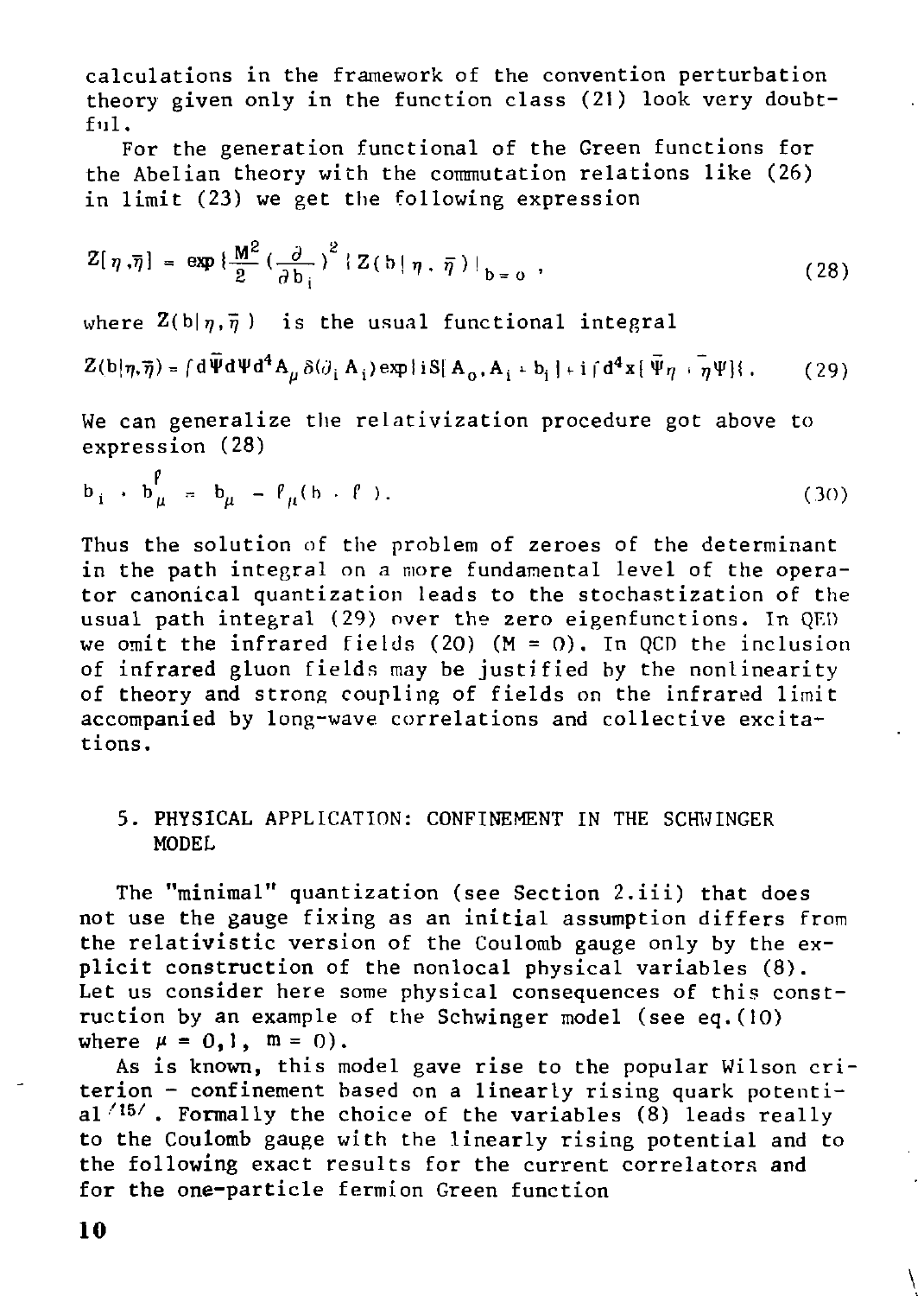$$
\frac{1}{i} \langle T(j_{\mu}(x), j_{\nu}(0)) \rangle_{0} = \epsilon_{\mu\alpha} \epsilon_{\nu\beta} \partial_{\alpha} \partial_{\beta} \Delta_{M}(x - y), \qquad (31)
$$

$$
\frac{1}{i} \langle T(\Psi(x))\overline{\Psi}(x)\rangle_{\delta} = \exp\{-i\pi\left[\Delta_M(x-y) - \Delta_0(x-y)\right]\}G_{\delta}(x-y) \,.
$$
 (32)

where  $\Delta_{\mathbf{M}}$ ,  $\Delta_{\alpha}$ ,  $G_{\alpha}$  are the Green functions of free scalar fields with masses  $M = \sqrt{\frac{e^2}{\pi}}$ ,  $M = 0$  and of a free fermion

massless field, respectively.

Calculation of the fermion Green function in the model leads to the following asymptotics in the momentum space

$$
G^T(p) = \frac{\hat{p}}{p^2}, \qquad G(p) = \frac{\hat{p}\sqrt{M}}{(p^2 + i\epsilon)^{5/4}}
$$

So, the probability of finding a particle with quark quantum numbers is not equal to zero

$$
\lim_{\hat{P} \to 0} \hat{G}(p) \neq 0,
$$
\n(33)

that means, the Wilson criterion is not a criterion for confinement. Note, that this result is gauge-invariant in the sense, we discussed in Section 4.

The "minimal" constructive way of quantization (8) leads to another mechanism of confinement in the Schwinger model related to topological properties of the gauge field.

The explicit solution of the Gauss equation defines the nonlocal variables (8) up to the factor  $g(x)$  which corresponds to a solution of the homogeneous Gauss equation

$$
v = \exp{i(\lambda(x) + \frac{1}{\delta} \partial_i A_i)} = g(x) \exp{i(\frac{1}{\delta^2} \partial_i A_i)},
$$
 (34)

$$
g(x) = \exp\{i\lambda(x)\},\tag{35}
$$

where  $\partial_i^2 \lambda(x) = 0$ . The  $\beta$ -factor has to be a smooth function without singularities as we solve eq.(35) in an empty space  $R(1)$ .

For a finite space  $|x_1| \le R$  there are nontrivial solutions of eq. (35) that represent a map of the space  $R(1)$  onto the group  $U(1)$  -manifold with an integer degree of mapping n

 $\mathbf{1}$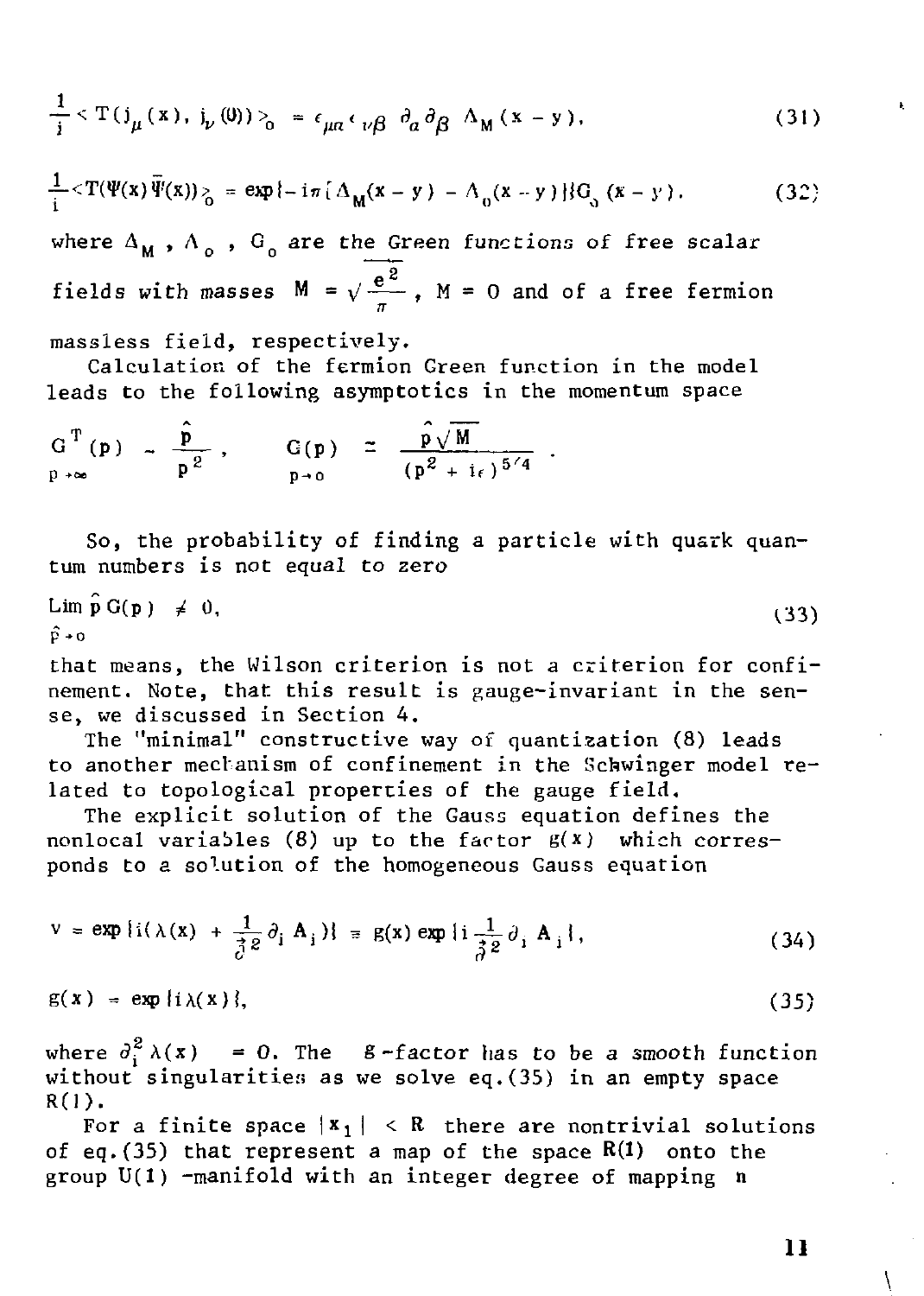$$
g^{(n)}(x) = \exp\{i\frac{x}{R}\pi n\}, n = 0, \pm 1, \pm 2, ...
$$
  
\n
$$
\lim_{|x| \to R} g^{(n)}(x) = \pm 1.
$$
 (36)

So, our dynamical variables  $\Psi^T$  are topologically degenerated. This degeneration concerns all observables in the theory through the Green-function generating functional where the fermion sources acquire additional topological phases

$$
S_{\text{s} \text{our}} = \int dx \, \{ \Psi^{\text{T}} g^{(n)} \eta + \overline{\eta} g^{(n)} \Psi^{\text{T}} \}.
$$

This degeneration has to be removed by taking an average over its parameter (n). So, instead of the Green function (32) we get the following result

$$
G(x - y) = \lim_{R \to \infty} \lim_{N \to \infty} \frac{1}{2N} \sum_{n = -N}^{N} g^{(n)}(x) g^{(-n)}(y) G^{T}(x - y) =
$$
  
= 
$$
\begin{cases} G^{T}(x - y), & x = y \\ 0, & x \neq y \end{cases}
$$
 (37)

hence  $G(p) = \int d^2x d^2y e^{ip(x-y)} G(x-y)=0$ . At the same time, for the two-current correlator we obtain the old result  $(31)$ ; it retains its pole at  $P^2 = \frac{e^2}{\pi}$ .

Such a picture is caused by destructive interference of the infinite number of phase factors  $g^{(n)}(x)$  . We would like to emphasize the noncommutativity of the limit procedures in (37) determined as in quantum statistics''16' ; an opposite ordering leads to the old result (32).

The existence of nontrivial solutions (36) is enshured by the following relation which takes place in the theory under consideration

$$
n_1(U(1)) = Z,
$$

 $\pi_1$  being the first homology group. This relation may be generalized for theories with a gauge group G in D-dimensional space-time as

$$
\pi_{D-1}(G) = Z. \tag{38}
$$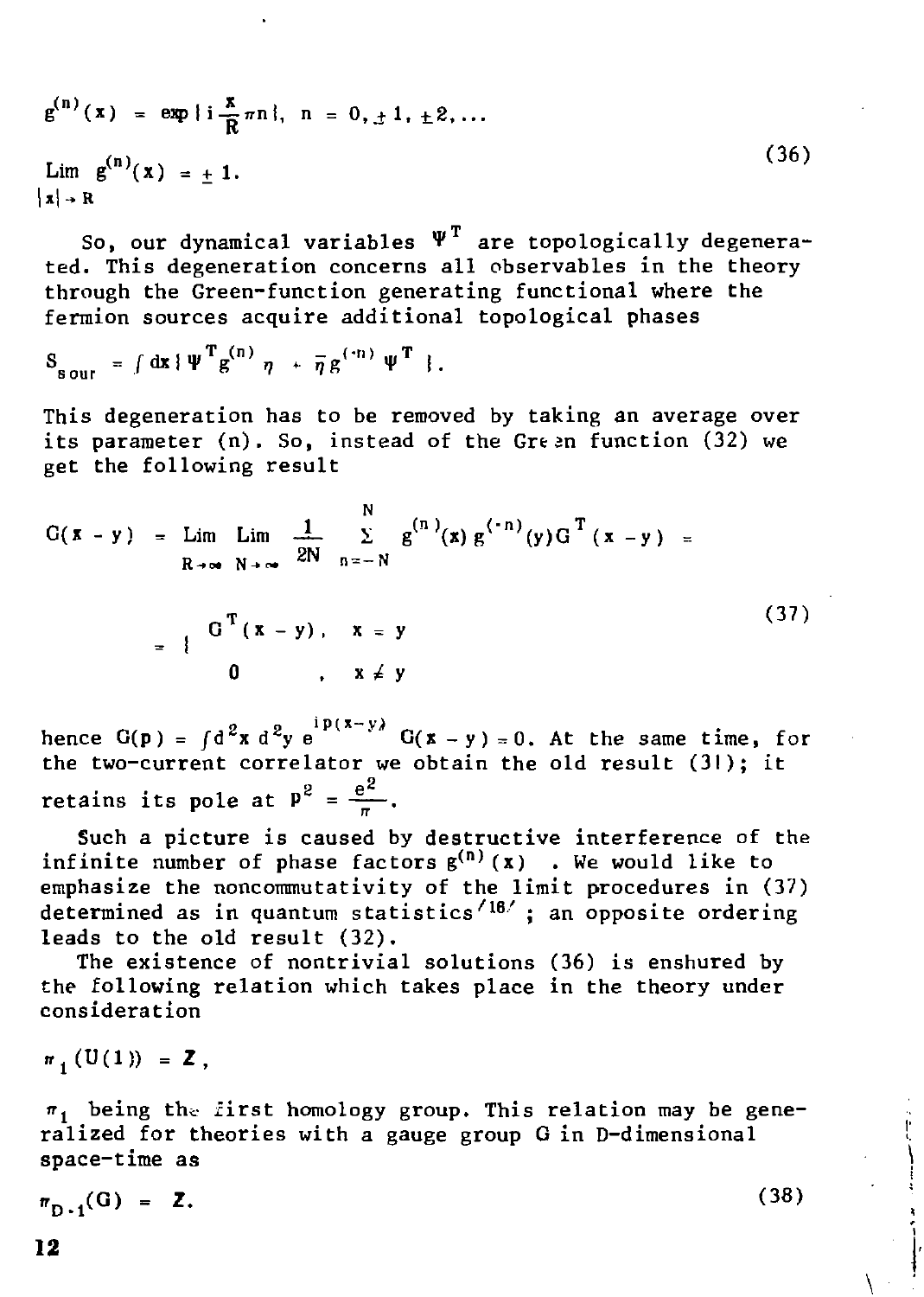So, the same topological confinement mechanism should take place if such a criterion is satisfied.

For example, in QED  $_{3+1}$  this relation is not valid ( $\pi^{}_{3}({\rm U(1)})$ = = 0) , which is in agreement with the observability of the electron. In QCD<sub>3+1</sub> criterion (38) is satisfied  $(\pi_3(\text{SU}(3)) = \mathbb{Z})$ , which means vanishing of the amplitudes for coloured-particle creation''<sup>10</sup>

 $\mathbf{S}_{\text{cc}} = \mathbf{S}_{\text{bc}}$  $\mathcal{S}_{ch}$   $\mathcal{S}_{hh}$  /  $\mathcal{S}_{hh}$ 

where  $S_{ch}$  is an S-matrix element of a transition between a colour state (c) and a hadron one (h).

However, the usual free propagators of quarks and gluons are used in calculations of the colourless amplitudes. So, in correspondence with the unitarity principle

 $SS^{\dagger} = (1 + iT)(1 - iT^*) = 1$ 

or

Σ i <sup>-</sup> T (h → c'h) T\* (f = = 2Im ← i - T = f = , − (i, f ← h ) .<br>b

the inclusive processes provide a possibility of measuring the coloured particle quantum numbers. In this way, the "destructive interference - confinement" l.jy.s a foundation of the quark-hadron duality principle'''.

#### SUMMARY

In the present paper a gauge-invariant and rolativistic-covariant operator construction of the physical variables and path integral in gauge theories has been proposed. We have shown that such a "minimal" quantization method solves the old QED problems as the correct definition of the electron wave function  $5,9$  or the residual of its Green function and leads to a new picture of the colour confinement. The latter is based on the destructive interference of the phase factors that appear in topologically degenerated theories  $(\pi_{\sf n-1}({\sf G})*$ =Z) . In this picture the coloured-particle creation amplitudes are equal to zero due to this quantum phase interference. At the same time the free quark and gluon propagators are used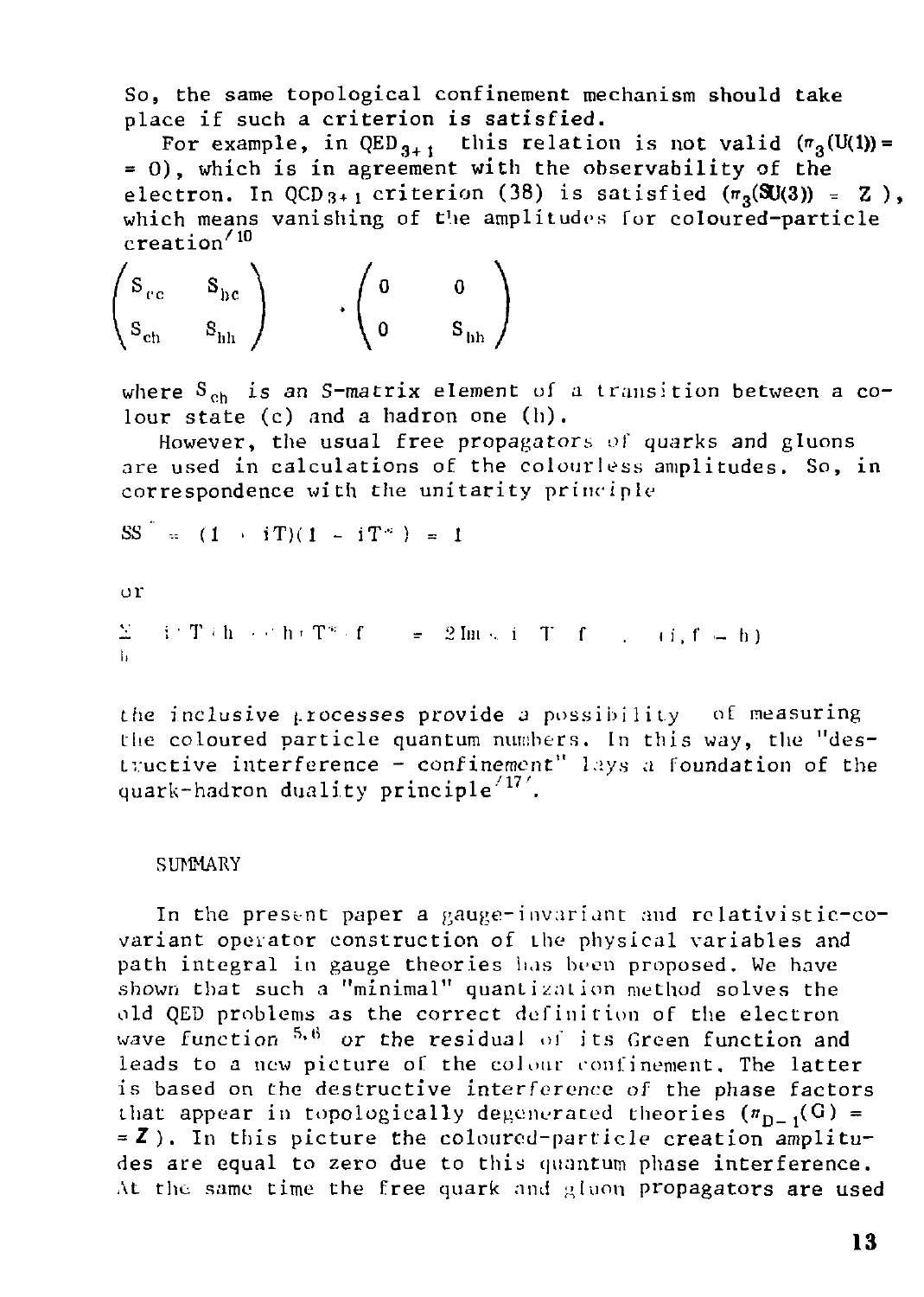in calculation of the colourless observable amplitudes. So, the unitary principle provides a possibility for measurement of the coloured-particle quantum numbers in the inclusive processes. Note, that just these assumptions are implicitly used in the parton model and now-a-days, in QCD phenomenology at high and low energies.

#### ACKNOWLEDGEMENTS

The authors would like to thank Professors J.Ambjorn, B.M.Barbashov, D.Ebert, A.V.Efremov, H.Nielsen, V.A.Rubakov, D.V.Volkov for discussions. One of the authors (V.P.) thanks Prof. W.Kummer for discussions of the problems of quantization of gauge theories and useful comments.

#### REFERENCES

- 1. Bogolubov N.N., D.V.Shirkov. Introduction to the Theory of Quantized Fields, M., Nauka, 1984.
- 2. Faddeev L.D., Shatashvili S.A. Phys.Lett., 1986, 167B, p.255.
	- Jackin R., Rajaraman R. Phys. Rev. Lett.,  $1^{\circ}85$ , 54, 1219.
- 3. Gribov V.N. Nucl. Phys., 1978, B139, 1.
- 4. Abers E.S., Lee B.W. Phys.Reports, 1973, 9, I.
- 5. Heckathorn D. Nucl.Phys., 1979, B156, 328. Adkins G.S. - Phys.Rev., 1983, D27, 1914.
- 6. Hagen R. Phys.Rev., 1963, 130, 813.
- 7. Adler S.L., Davis A.C. Nucl.Phys., 1984, B224, 469. Le Yaoune A. et al. - Phys.Rev., 1985, 131, 137.
- 8. Bjorken J.D., Drell S.D. Relativistic Ouantum Fields, McGraw-Hill Book Company, 1965.
- 9. Schwinger J. Phys.Rev., 1962, 125, 1043; 1962, 127, 324; 1963, 130, 406.
- 10. Pervushin V.N. Riv.Nunvo Cim., 1985, No.10, 8. Azimov R.A., Pervushin V.N. - Teor.Mat.Fiz., 1986, 67,349.
- 11. Faddeev L.D., Slavnov A.A. Introduction in Quantum Theory of Gauge Fields, M., Nauka, 1976,
- 12. Ilieva N.P., Nguyen Suan Han, Pervushin V.N. JINR Preprint E2-86-28J, nuhna, 1986.
- 13. Christ N.H., Lee T.D. Phys.Rev., 1980, D22, 939.
- 14. Stuller R.L. Phys.Rev., 1976, D13, 513. Pagels H. - Phvs. Perr., 1976, D15, 290.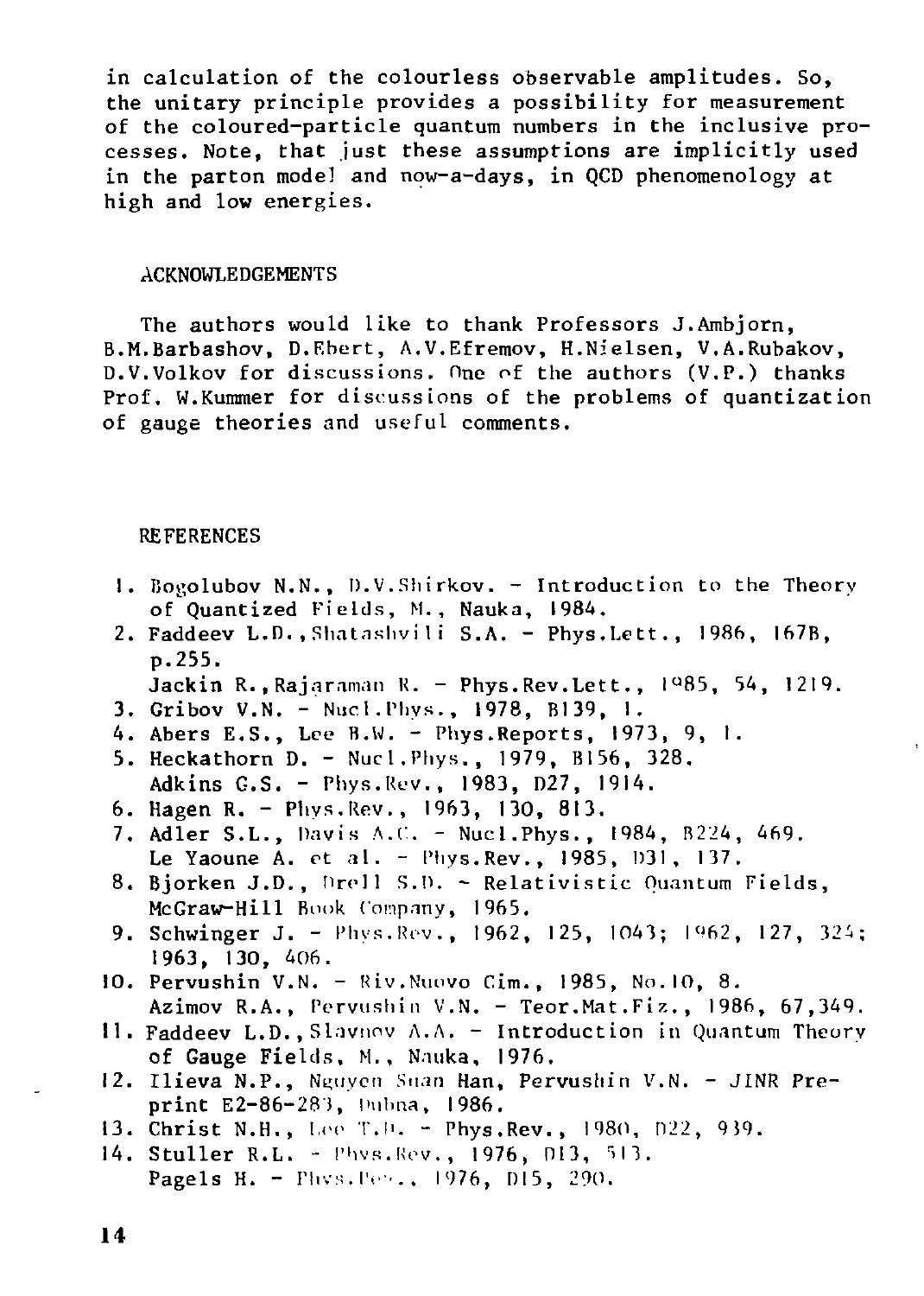- 15. Kogut J., Susakind L. Phys.Rev., 1975, Dll, 3594. Wilson K.G. - Phys.Rev., 1974, D10, 2445. Ilieva N.P., Pervushin V.N. - JINR Preprint Е2т86-26, Dubna, 1986.
- 16. Eogolubov N.N. JINR Preprint D-761, Dubna, 1961.
- 17. Feynman R.P. Photon Hadron Interaction, New York, N.Y., 1972.

Received by Publishing Department on April 21, 1987.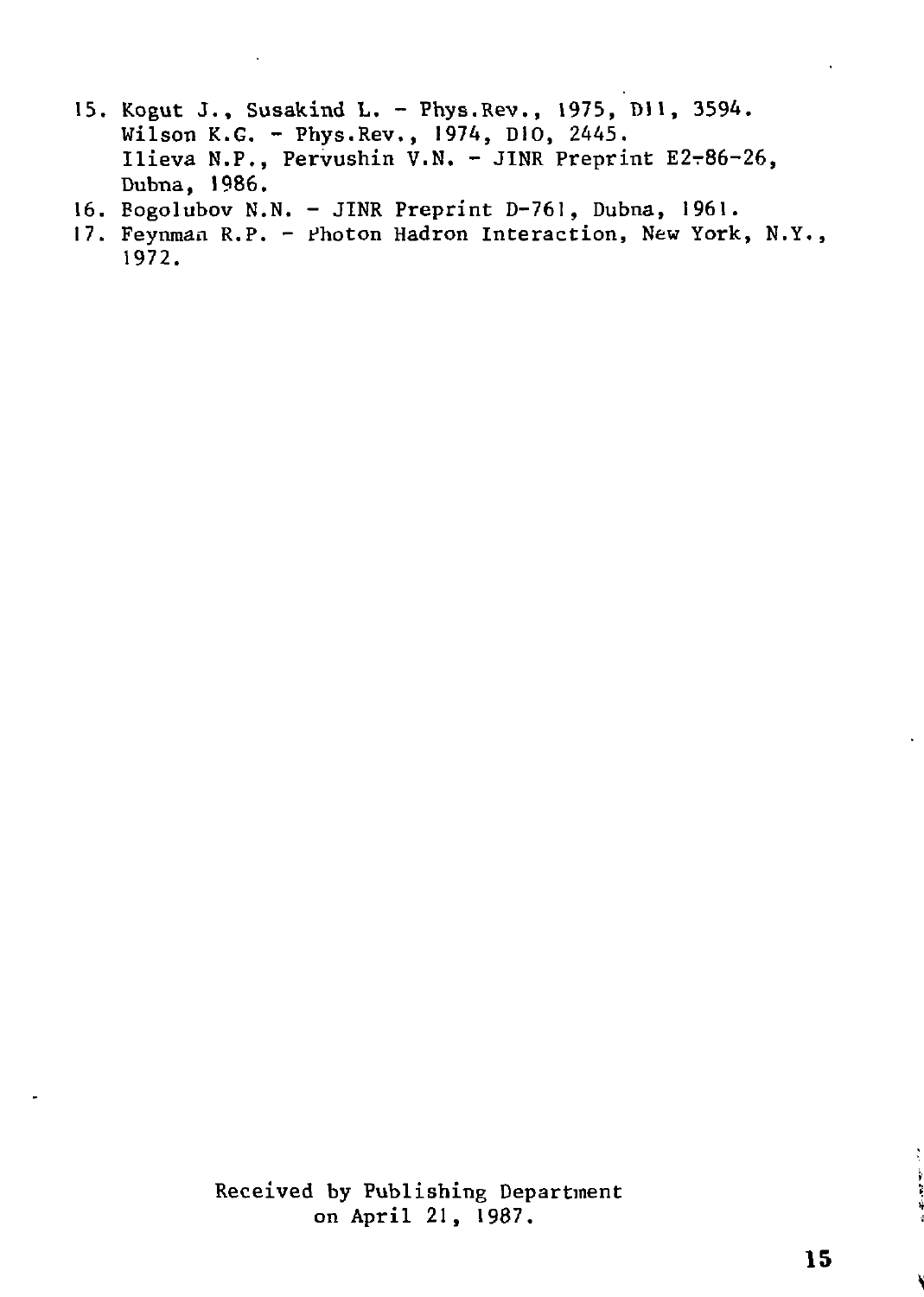## **SUBJECT CATEGORIES OF THE JINR PUBLICATIONS**

| Index | Subject                                                          |
|-------|------------------------------------------------------------------|
|       | 1. High energy experimental physics                              |
|       | 2. High energy theoretical physics                               |
|       | 3. Low energy experimental physics                               |
|       | 4. Low energy theoretical physics                                |
|       | 5. Mathematics                                                   |
|       | 6. Nuclear spectroscopy and radiochemistry                       |
|       | 7. Heavy ion physics                                             |
|       | 8. Cryogenics                                                    |
|       | 9. Accelerators                                                  |
|       | 10. Automatization of data processing                            |
|       | 11. Computing mathematics and technique                          |
|       | 12. Chemistry                                                    |
|       | 13. Experimental techniques and methods                          |
|       | 14. Solid state physics. Liquids                                 |
|       | 15. Experimental physics of nuclear reactions<br>at low energies |
|       | 16. Health physics. Shieldings                                   |
|       | 17. Theory of condenced matter                                   |
|       | 18. Applied researches                                           |
|       | 19. Biophysics                                                   |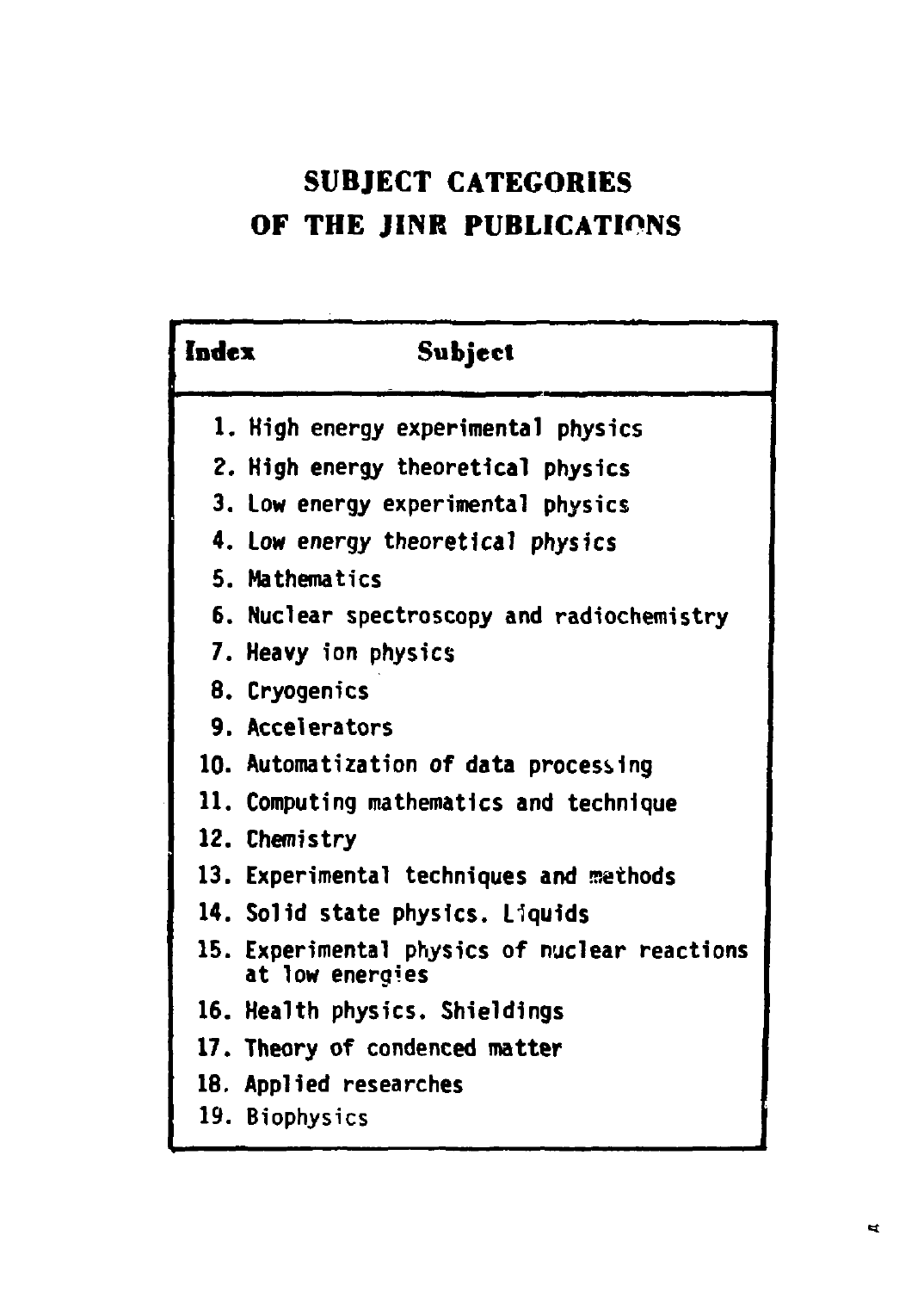Илиева И.П. и др.  $E2 - 87 - 274$ Минимальное квантование и конфайныент

В работе рассматривается "минимальная" версия канонического квантования, основанная на явном решении уравнения связи и на принципе калибровочной инвариантности. На примере вычисления одночастичной функции Грина было показано. что требование калибровочной инвариантности ведет к релятивистской ковариантности теории и к доопределению функционального интеграла Фаддеева - Попона, который не зависит от выбора калибровки. "Минимальное" квантование использовано для исследования проблемы калибровочной неоднозначности и для рассмотрения нового топологического механизма конфайнмента.

Работа выполнена в Лаборатории георетической физики оняи.

Препринт Объединенного института ядерных исследований. Дубна 1987

Ilieva I.P. et al. "Minimal" Ouantization and Confinement  $E2 - 87 - 274$ 

We consider a "minimal" version of the Hamiltonian quan tization based on the explicit solution of the Gauss equation and on the gauge-invariance principle. By the example of the one-particle Green function we show that the requirement for gauge invariance leads to relativistic covariance of the theory and to a more proper definition of the Faddeev - Popoy integral that does not depend on the gauge choice. The "minimal" quantization is applied to consider the gauge-ambiguity problem and a new topological mechanism of confinement.

The investigation has been performed at the Laboratory of Theoretical Physics, JINR.

Preprint of the Joint Institute for Nuclear Research, Dubna 1987